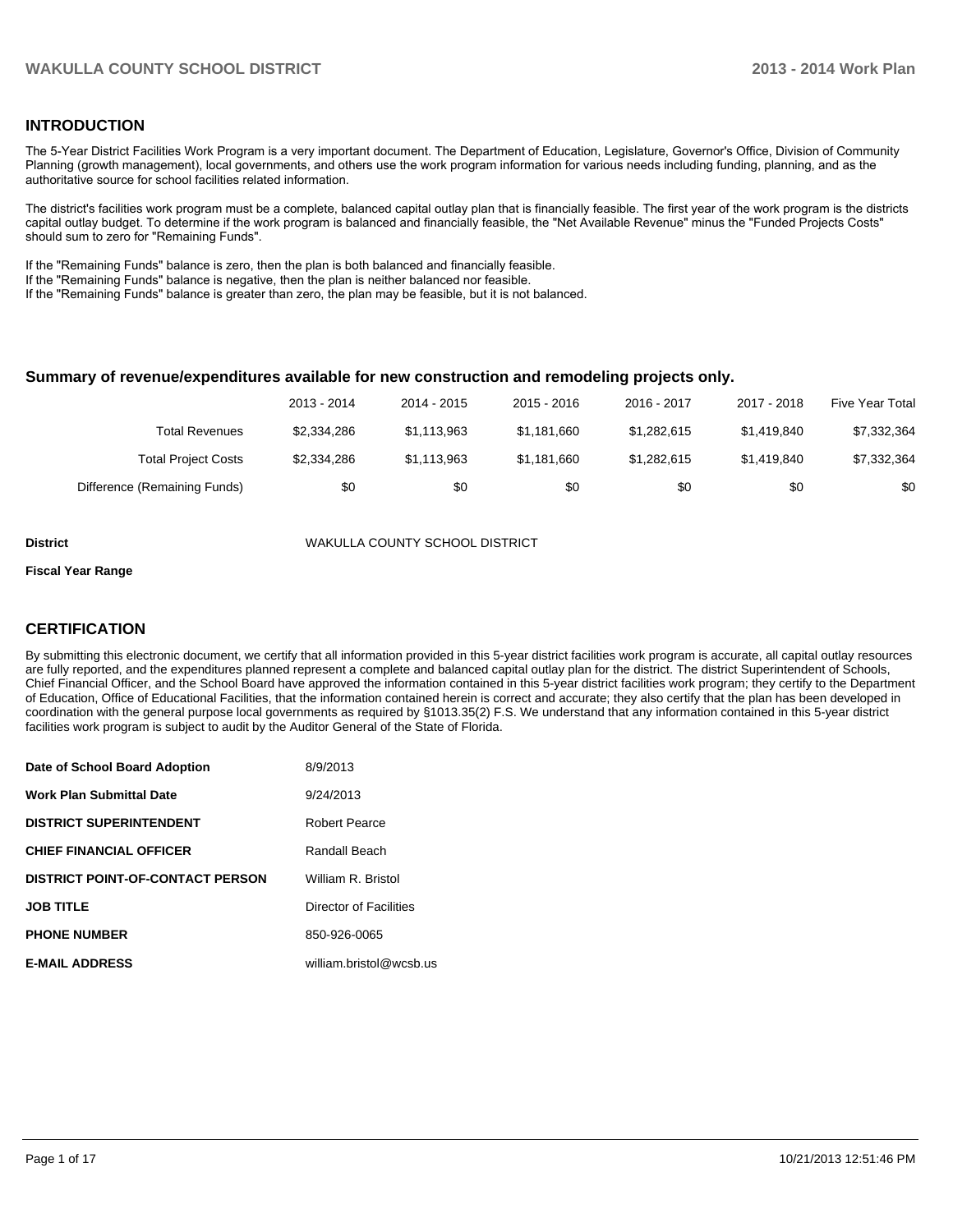# **Expenditures**

## **Expenditure for Maintenance, Repair and Renovation from 1.50-Mills and PECO**

Annually, prior to the adoption of the district school budget, each school board must prepare a tentative district facilities work program that includes a schedule of major repair and renovation projects necessary to maintain the educational and ancillary facilities of the district.

| Item                                                                                                                                                                                                                                                   | 2013 - 2014<br><b>Actual Budget</b>           | 2014 - 2015<br>Projected | 2015 - 2016<br>Projected | 2016 - 2017<br>Projected | 2017 - 2018<br>Projected | <b>Total</b> |  |  |  |  |  |
|--------------------------------------------------------------------------------------------------------------------------------------------------------------------------------------------------------------------------------------------------------|-----------------------------------------------|--------------------------|--------------------------|--------------------------|--------------------------|--------------|--|--|--|--|--|
| <b>HVAC</b>                                                                                                                                                                                                                                            | \$218,853                                     | \$0                      | \$0                      | \$0                      | \$0                      | \$218,853    |  |  |  |  |  |
| <b>WAKULLA MIDDLE</b><br>Locations:                                                                                                                                                                                                                    |                                               |                          |                          |                          |                          |              |  |  |  |  |  |
| Flooring                                                                                                                                                                                                                                               | \$0                                           | \$0                      | \$0                      | \$0                      | \$0                      | \$0          |  |  |  |  |  |
| Locations:<br>No Locations for this expenditure.                                                                                                                                                                                                       |                                               |                          |                          |                          |                          |              |  |  |  |  |  |
| Roofing                                                                                                                                                                                                                                                | \$0                                           | \$0                      | \$0                      | \$0                      | \$0                      | \$0          |  |  |  |  |  |
| Locations:<br>No Locations for this expenditure.                                                                                                                                                                                                       |                                               |                          |                          |                          |                          |              |  |  |  |  |  |
| Safety to Life                                                                                                                                                                                                                                         | \$0                                           | \$0                      | \$0                      | \$0                      | \$0                      | \$0          |  |  |  |  |  |
| No Locations for this expenditure.<br>Locations:                                                                                                                                                                                                       |                                               |                          |                          |                          |                          |              |  |  |  |  |  |
| Fencing                                                                                                                                                                                                                                                | \$0                                           | \$0                      | \$0                      | \$0                      | \$0                      | \$0          |  |  |  |  |  |
| Locations:<br>No Locations for this expenditure.                                                                                                                                                                                                       |                                               |                          |                          |                          |                          |              |  |  |  |  |  |
| Parking                                                                                                                                                                                                                                                | \$0                                           | \$0                      | \$0                      | \$0                      | \$0                      | \$0          |  |  |  |  |  |
|                                                                                                                                                                                                                                                        | Locations: No Locations for this expenditure. |                          |                          |                          |                          |              |  |  |  |  |  |
| Electrical                                                                                                                                                                                                                                             | \$0                                           | \$0                      | \$0                      | \$0                      | \$0                      | \$0          |  |  |  |  |  |
| No Locations for this expenditure.<br>Locations:                                                                                                                                                                                                       |                                               |                          |                          |                          |                          |              |  |  |  |  |  |
| Fire Alarm                                                                                                                                                                                                                                             | \$0                                           | \$0                      | \$0                      | \$0                      | \$0                      | \$0          |  |  |  |  |  |
| Locations: No Locations for this expenditure.                                                                                                                                                                                                          |                                               |                          |                          |                          |                          |              |  |  |  |  |  |
| Telephone/Intercom System                                                                                                                                                                                                                              | \$0                                           | \$0                      | \$0                      | \$0                      | \$0                      | \$0          |  |  |  |  |  |
| Locations: No Locations for this expenditure.                                                                                                                                                                                                          |                                               |                          |                          |                          |                          |              |  |  |  |  |  |
| <b>Closed Circuit Television</b>                                                                                                                                                                                                                       | \$0                                           | \$0                      | \$0                      | \$0                      | \$0                      | \$0          |  |  |  |  |  |
| Locations: No Locations for this expenditure.                                                                                                                                                                                                          |                                               |                          |                          |                          |                          |              |  |  |  |  |  |
| Paint                                                                                                                                                                                                                                                  | \$0                                           | \$0                      | \$0                      | \$0                      | \$0                      | \$0          |  |  |  |  |  |
| Locations: No Locations for this expenditure.                                                                                                                                                                                                          |                                               |                          |                          |                          |                          |              |  |  |  |  |  |
| Maintenance/Repair                                                                                                                                                                                                                                     | \$0                                           | \$0                      | \$7,434                  | \$23,296                 | \$55,844                 | \$86,574     |  |  |  |  |  |
| CRAWFORDVILLE ELEMENTARY SCHOOL, DROPOUT PREVENTION, MEDART ELEMENTARY, RIVERSINK ELEMENTARY SCHOOL,<br>Locations:<br>RIVERSPRINGS MIDDLE, SHADEVILLE ELEMENTARY, WAKULLA ADMINISTRATION & COMMUNITY EDUCATION, WAKULLA MIDDLE,<br>WAKULLA SENIOR HIGH |                                               |                          |                          |                          |                          |              |  |  |  |  |  |
|                                                                                                                                                                                                                                                        | <b>Sub Total:</b><br>\$218,853                | \$0                      | \$7,434                  | \$23,296                 | \$55,844                 | \$305,427    |  |  |  |  |  |

| <b>PECC</b><br>Expenditures<br>→ Maintenance<br>. AUC. | \$0 <sub>1</sub> | \$0 | 434<br>. ז | \$23.296 | $\hat{z} = \hat{z}$<br>844<br><b>SAR</b><br>ט, טע | ---<br>\$86,57 |
|--------------------------------------------------------|------------------|-----|------------|----------|---------------------------------------------------|----------------|
|--------------------------------------------------------|------------------|-----|------------|----------|---------------------------------------------------|----------------|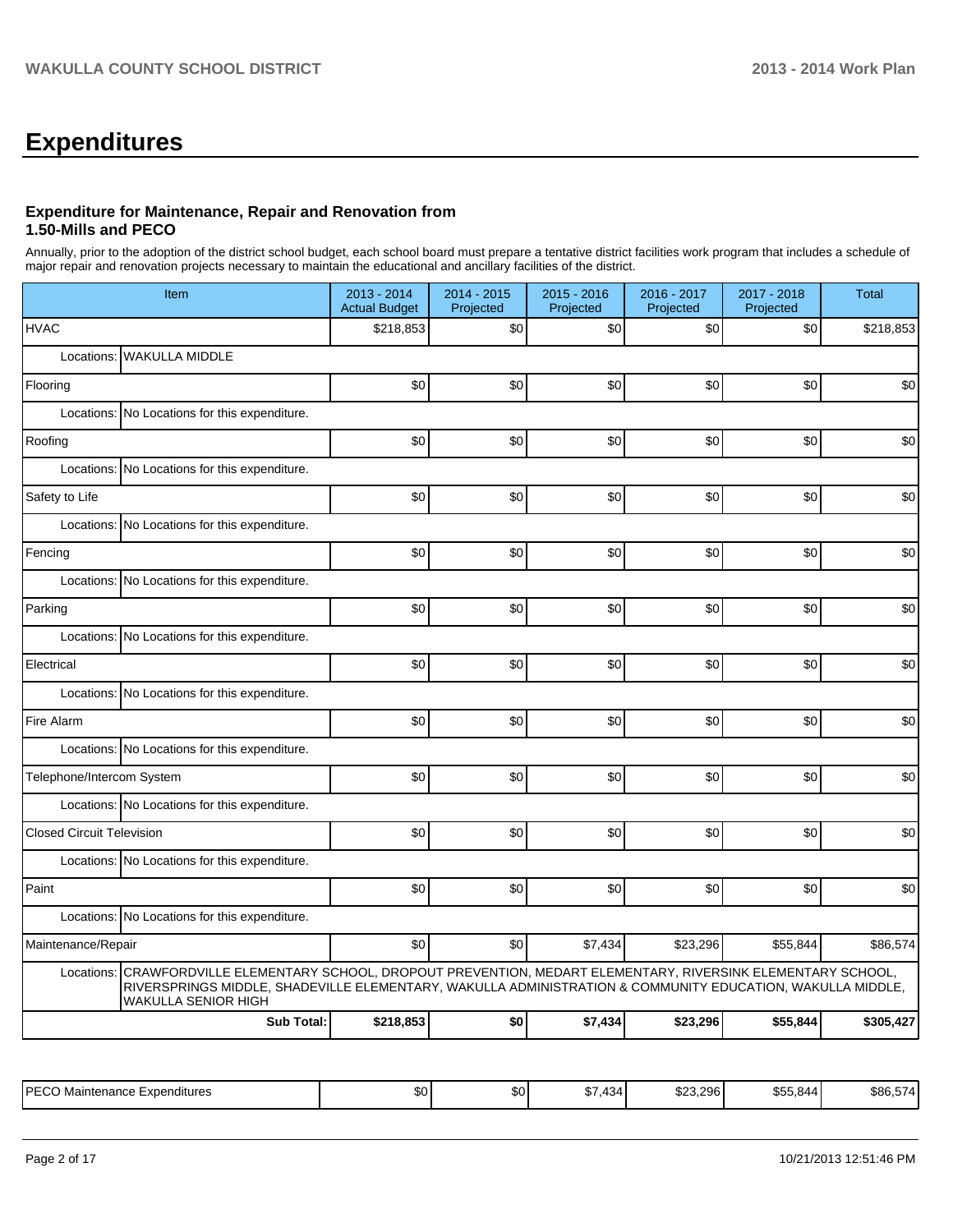| $.50$ Mill $^{\circ}$             | $\sim$ |    |    |     |    |      |
|-----------------------------------|--------|----|----|-----|----|------|
| ˈotal:<br>Sub<br>$\cdot$<br>_____ | ∕ ⊕    | Jυ | æυ | JU. | æи | ∕ ∩. |

No items have been specified.

| Total: | \$218,853 | <b>SO</b> | ا344.<br><b>+7</b><br>DI. | \$23,296 | \$55,844 | \$305,427 |
|--------|-----------|-----------|---------------------------|----------|----------|-----------|
|--------|-----------|-----------|---------------------------|----------|----------|-----------|

#### **Local 1.50 Mill Expenditure For Maintenance, Repair and Renovation**

Anticipated expenditures expected from local funding sources over the years covered by the current work plan.

| Item                                                         | $2013 - 2014$<br><b>Actual Budget</b> | 2014 - 2015<br>Projected | $2015 - 2016$<br>Projected | 2016 - 2017<br>Projected | $2017 - 2018$<br>Projected | <b>Total</b> |
|--------------------------------------------------------------|---------------------------------------|--------------------------|----------------------------|--------------------------|----------------------------|--------------|
| Remaining Maint and Repair from 1.5 Mills                    | \$218,853                             | \$0                      | \$0                        | \$0                      | \$0                        | \$218,853    |
| Maintenance/Repair Salaries                                  | \$400,000                             | \$400,000                | \$400,000                  | \$400,000                | \$400,000                  | \$2,000,000  |
| <b>School Bus Purchases</b>                                  | \$218,310                             | \$320,000                | \$320,000                  | \$320,000                | \$320,000                  | \$1,498,310  |
| <b>Other Vehicle Purchases</b>                               | \$0                                   | \$0                      | \$0                        | \$0                      | \$0                        | \$0          |
| Capital Outlay Equipment                                     | \$522,925                             | \$0                      | \$0                        | \$0                      | \$0                        | \$522,925    |
| <b>Rent/Lease Payments</b>                                   | \$0                                   | \$0                      | \$0                        | \$0                      | \$0                        | \$0          |
| <b>COP Debt Service</b>                                      | \$0                                   | \$0                      | \$0                        | \$0                      | \$0                        | \$0          |
| Rent/Lease Relocatables                                      | \$0                                   | \$0                      | \$0                        | \$0                      | \$0                        | \$0          |
| <b>Environmental Problems</b>                                | \$0                                   | \$0                      | \$0                        | \$0                      | \$0                        | \$0          |
| s.1011.14 Debt Service                                       | \$0                                   | \$0                      | \$0                        | \$0                      | \$0                        | \$0          |
| Special Facilities Construction Account                      | \$0                                   | \$0                      | \$0                        | \$0                      | \$0                        | \$0          |
| Premiums for Property Casualty Insurance - 1011.71<br>(4a,b) | \$246,150                             | \$250,000                | \$250,000                  | \$250,000                | \$250,000                  | \$1,246,150  |
| Qualified School Construction Bonds (QSCB)                   | \$0                                   | \$0                      | \$0                        | \$0                      | \$0                        | \$0          |
| Qualified Zone Academy Bonds (QZAB)                          | \$0                                   | \$0                      | \$0                        | \$0                      | \$0                        | \$0          |
| Local Expenditure Totals:                                    | \$1,606,238                           | \$970,000                | \$970,000                  | \$970,000                | \$970,000                  | \$5,486,238  |
| <b>Pavanua</b>                                               |                                       |                          |                            |                          |                            |              |

# **Revenue**

#### **1.50 Mill Revenue Source**

Schedule of Estimated Capital Outlay Revenue from each currently approved source which is estimated to be available for expenditures on the projects included in the tentative district facilities work program. All amounts are NET after considering carryover balances, interest earned, new COP's, 1011.14 and 1011.15 loans, etc. Districts cannot use 1.5-Mill funds for salaries except for those explicitly associated with maintenance/repair projects. (1011.71 (5), F.S.)

| Item                                                                              | Fund | $2013 - 2014$<br><b>Actual Value</b> | $2014 - 2015$<br>Projected | $2015 - 2016$<br>Projected | $2016 - 2017$<br>Projected | $2017 - 2018$<br>Projected | Total           |
|-----------------------------------------------------------------------------------|------|--------------------------------------|----------------------------|----------------------------|----------------------------|----------------------------|-----------------|
| $(1)$ Non-exempt property<br>lassessed valuation                                  |      | \$1,170,623,241                      | \$1,196,798,375            | \$1,243,810,252            | \$1,313,917,825            | \$1,409,212,883            | \$6,334,362,576 |
| $(2)$ The Millege projected for<br>discretionary capital outlay per<br>ls.1011.71 |      | 1.50                                 | l.50 l                     | 1.50 <sub>1</sub>          | .50                        | 1.50 I                     |                 |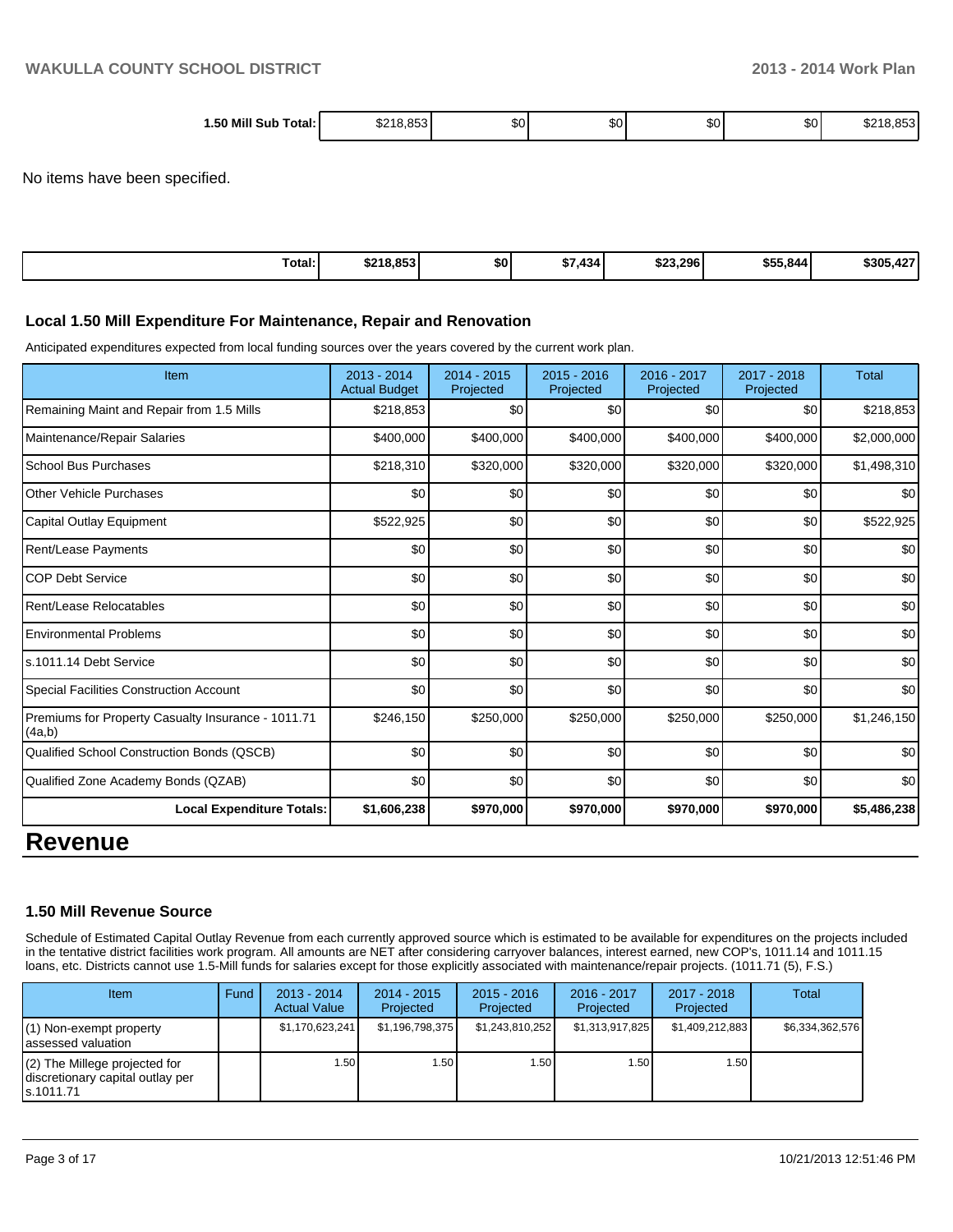| (3) Full value of the 1.50-Mill<br>discretionary capital outlay per<br>ls.1011.71 |       | \$1.966.647 | \$2.010.621 | \$2.089.601 | \$2.207.382 | \$2,367,478 | \$10,641,729 |
|-----------------------------------------------------------------------------------|-------|-------------|-------------|-------------|-------------|-------------|--------------|
| $(4)$ Value of the portion of the 1.50<br>l-Mill ACTUALLY levied                  | 370 l | \$1.685.697 | \$1,723,390 | \$1.791.087 | \$1.892.042 | \$2,029,267 | \$9,121,483  |
| $(5)$ Difference of lines (3) and (4)                                             |       | \$280.950   | \$287.231   | \$298.514   | \$315.340   | \$338.211   | \$1.520.246  |

# **PECO Revenue Source**

The figure in the row designated "PECO Maintenance" will be subtracted from funds available for new construction because PECO maintenance dollars cannot be used for new construction.

| Item                                  | Fund | $2013 - 2014$<br><b>Actual Budget</b> | $2014 - 2015$<br>Projected | $2015 - 2016$<br>Projected | 2016 - 2017<br>Projected | 2017 - 2018<br>Projected | Total    |
|---------------------------------------|------|---------------------------------------|----------------------------|----------------------------|--------------------------|--------------------------|----------|
| <b>IPECO New Construction</b>         | 340  | \$0                                   | \$0                        | \$0                        | \$0 <sub>0</sub>         | \$0                      | \$0      |
| <b>IPECO Maintenance Expenditures</b> |      | \$0 <sub>1</sub>                      | \$0 <sub>1</sub>           | \$7.434                    | \$23,296                 | \$55,844                 | \$86,574 |
|                                       |      | \$0                                   | \$0                        | \$7.434                    | \$23,296                 | \$55,844                 | \$86,574 |

### **CO & DS Revenue Source**

Revenue from Capital Outlay and Debt Service funds.

| <b>Item</b>                                        | Fund | $2013 - 2014$<br><b>Actual Budget</b> | $2014 - 2015$<br>Projected | $2015 - 2016$<br>Projected | $2016 - 2017$<br>Projected | $2017 - 2018$<br>Projected | Total     |
|----------------------------------------------------|------|---------------------------------------|----------------------------|----------------------------|----------------------------|----------------------------|-----------|
| ICO & DS Cash Flow-through<br><b>I</b> Distributed | 360  | \$61.616                              | \$61,616                   | \$61.616                   | \$61.616                   | \$61,616                   | \$308,080 |
| ICO & DS Interest on<br>Undistributed CO           | 360  | \$1.707                               | \$1.707                    | \$1.707                    | \$1.707                    | \$1,707                    | \$8,535   |
|                                                    |      | \$63,323                              | \$63,323                   | \$63,323                   | \$63,323                   | \$63,323                   | \$316,615 |

### **Fair Share Revenue Source**

All legally binding commitments for proportionate fair-share mitigation for impacts on public school facilities must be included in the 5-year district work program.

Nothing reported for this section.

### **Sales Surtax Referendum**

Specific information about any referendum for a 1-cent or ½-cent surtax referendum during the previous year.

**Did the school district hold a surtax referendum during the past fiscal year 2012 - 2013?**

No

#### **Additional Revenue Source**

Any additional revenue sources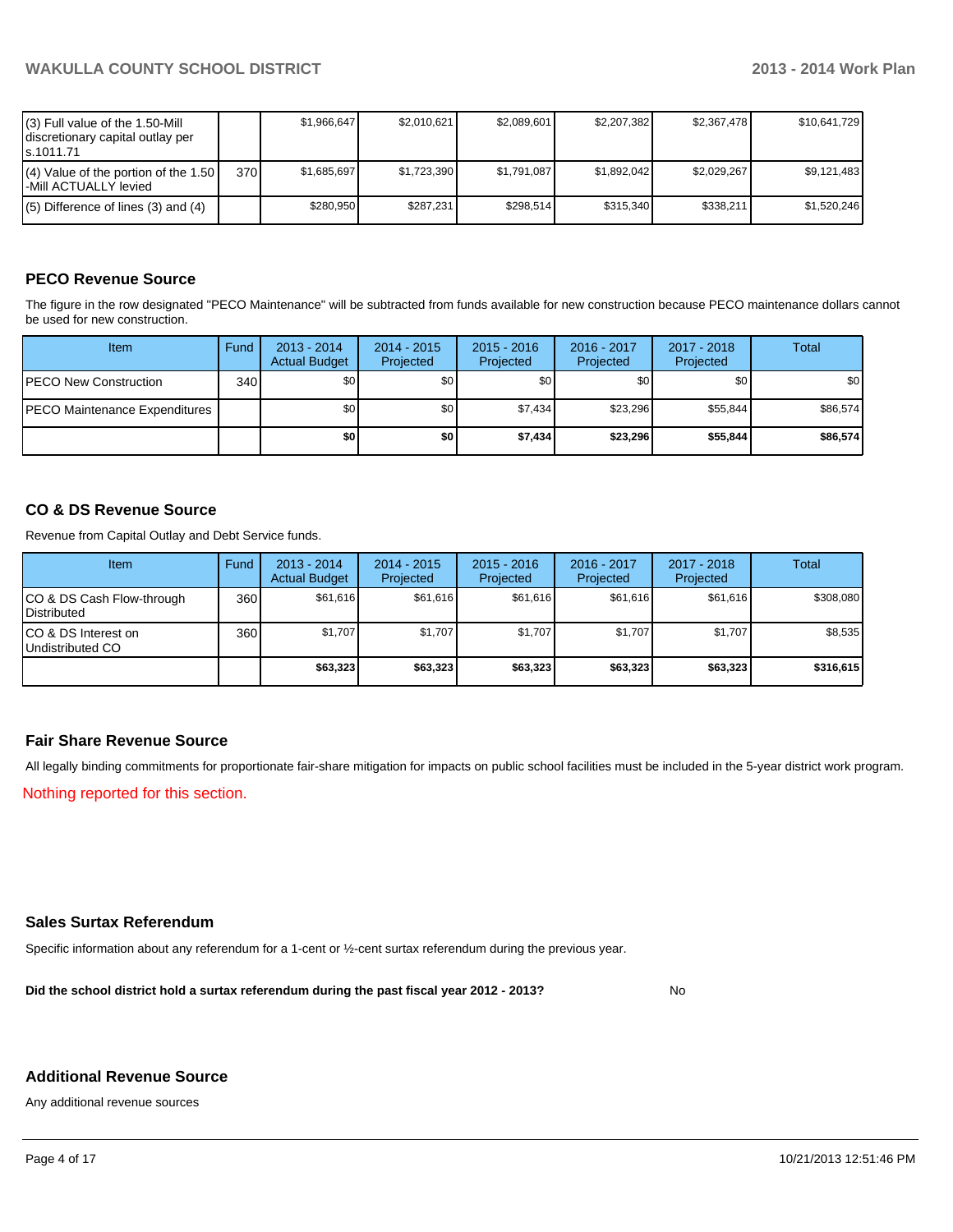# **WAKULLA COUNTY SCHOOL DISTRICT 2013 - 2014 Work Plan**

| Item                                                                                                                      | 2013 - 2014<br><b>Actual Value</b> | 2014 - 2015<br>Projected | 2015 - 2016<br>Projected | 2016 - 2017<br>Projected | 2017 - 2018<br>Projected | <b>Total</b> |
|---------------------------------------------------------------------------------------------------------------------------|------------------------------------|--------------------------|--------------------------|--------------------------|--------------------------|--------------|
| Proceeds from a s.1011.14/15 F.S. Loans                                                                                   | \$0                                | \$0                      | \$0                      | \$0                      | \$0                      | \$0          |
| District Bonds - Voted local bond<br>referendum proceeds per s.9, Art VII<br><b>State Constitution</b>                    | \$0                                | \$0                      | \$0                      | \$0                      | \$0                      | \$0          |
| Proceeds from Special Act Bonds                                                                                           | \$0                                | \$0                      | \$0                      | \$0                      | \$0                      | \$0          |
| Estimated Revenue from CO & DS Bond<br>Sale                                                                               | \$0                                | \$0                      | \$0                      | \$0                      | \$0                      | \$0          |
| Proceeds from Voted Capital<br>Improvements millage                                                                       | \$0                                | \$0                      | \$0                      | \$0                      | \$0                      | \$0          |
| Other Revenue for Other Capital Projects                                                                                  | \$247,250                          | \$247,250                | \$247,250                | \$247,250                | \$247,250                | \$1,236,250  |
| Proceeds from 1/2 cent sales surtax<br>authorized by school board                                                         | \$0                                | \$0                      | \$0                      | \$0                      | \$0                      | \$0          |
| Proceeds from local governmental<br>infrastructure sales surtax                                                           | \$0                                | \$0                      | \$0                      | \$0                      | \$0                      | \$0          |
| Proceeds from Certificates of<br>Participation (COP's) Sale                                                               | \$0                                | \$0                      | \$0                      | \$0                      | \$0                      | \$0          |
| Classrooms First Bond proceeds amount<br>authorized in FY 1997-98                                                         | \$0                                | \$0                      | \$0                      | \$0                      | \$0                      | \$0          |
| <b>Classrooms for Kids</b>                                                                                                | \$0                                | \$0                      | \$0                      | \$0                      | \$0                      | \$0          |
| <b>District Equity Recognition</b>                                                                                        | \$0                                | \$0                      | \$0                      | \$0                      | \$0                      | \$0          |
| <b>Federal Grants</b>                                                                                                     | \$0                                | \$0                      | \$0                      | \$0                      | \$0                      | \$0          |
| Proportionate share mitigation (actual<br>cash revenue only, not in kind donations)                                       | \$0                                | \$0                      | \$0                      | \$0                      | \$0                      | \$0          |
| Impact fees received                                                                                                      | \$0                                | \$0                      | \$0                      | \$0                      | \$0                      | \$0          |
| Private donations                                                                                                         | \$50,000                           | \$0                      | \$0                      | \$0                      | \$0                      | \$50,000     |
| Grants from local governments or not-for-<br>profit organizations                                                         | \$0                                | \$0                      | \$0                      | \$0                      | \$0                      | \$0          |
| Interest, Including Profit On Investment                                                                                  | \$0                                | \$0                      | \$0                      | \$0                      | \$0                      | \$0          |
| Revenue from Bonds pledging proceeds<br>from 1 cent or 1/2 cent Sales Surtax                                              | \$0                                | \$0                      | \$0                      | \$0                      | \$0                      | \$0          |
| <b>Total Fund Balance Carried Forward</b>                                                                                 | \$1,794,254                        | \$0                      | \$0                      | \$0                      | \$0                      | \$1,794,254  |
| General Capital Outlay Obligated Fund<br><b>Balance Carried Forward From Total</b><br><b>Fund Balance Carried Forward</b> | \$0                                | \$0                      | \$0                      | \$0                      | \$0                      | \$0          |
| <b>Special Facilities Construction Account</b>                                                                            | \$0                                | \$0                      | \$0                      | \$0                      | \$0                      | \$0          |
| One Cent - 1/2 Cent Sales Surtax Debt<br>Service From Total Fund Balance Carried<br>Forward                               | \$0                                | \$0                      | \$0                      | \$0                      | \$0                      | \$0          |
| Capital Outlay Projects Funds Balance<br>Carried Forward From Total Fund<br><b>Balance Carried Forward</b>                | \$0                                | \$0                      | \$0                      | \$0                      | \$0                      | \$0          |
| <b>State Historical Preservation Grant</b>                                                                                | \$50,000                           | \$0                      | \$0                      | \$0                      | \$0                      | \$50,000     |
| Charter School Capital Outlay                                                                                             | \$50,000                           | \$50,000                 | \$50,000                 | \$50,000                 | \$50,000                 | \$250,000    |
| Subtotal                                                                                                                  | \$2,191,504                        | \$297,250                | \$297,250                | \$297,250                | \$297,250                | \$3,380,504  |

# **Total Revenue Summary**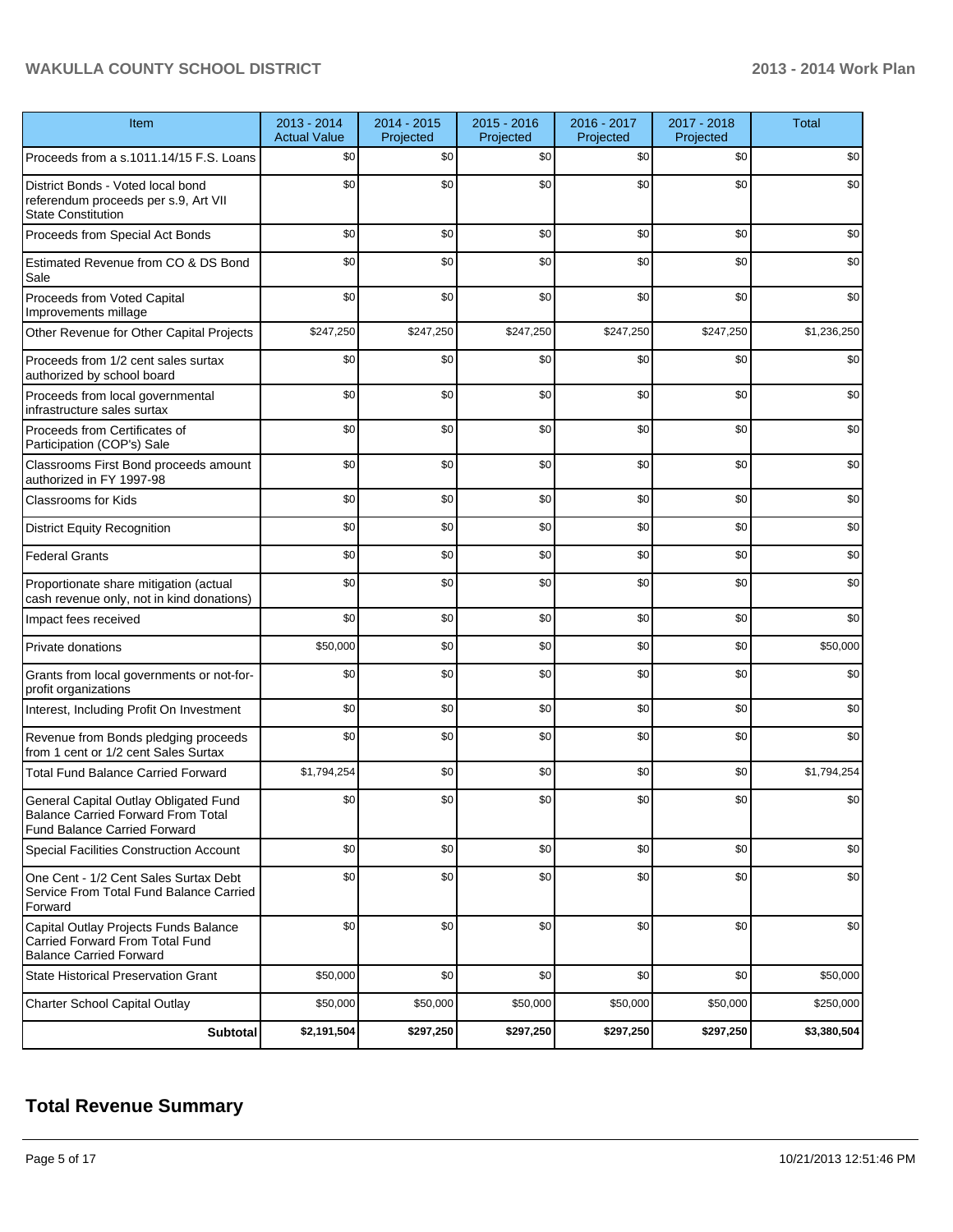| <b>Item Name</b>                                           | $2013 - 2014$<br><b>Budget</b> | $2014 - 2015$<br>Projected | $2015 - 2016$<br><b>Projected</b> | $2016 - 2017$<br>Projected | 2017 - 2018<br>Projected | <b>Five Year Total</b> |
|------------------------------------------------------------|--------------------------------|----------------------------|-----------------------------------|----------------------------|--------------------------|------------------------|
| Local 1.5 Mill Discretionary Capital Outlay<br>Revenue     | \$1,685,697                    | \$1,723,390                | \$1,791,087                       | \$1,892,042                | \$2,029,267              | \$9,121,483            |
| PECO and 1.5 Mill Maint and Other 1.5<br>Mill Expenditures | (\$1,606,238)                  | (S970.000)                 | (S970.000)                        | (\$970,000)                | (\$970,000)              | $(\$5,486,238)$        |
| <b>PECO Maintenance Revenue</b>                            | \$0                            | \$0                        | \$7.434                           | \$23.296                   | \$55.844                 | \$86.574               |
| <b>Available 1.50 Mill for New</b><br><b>Construction</b>  | \$79,459                       | \$753.390                  | \$821,087                         | \$922,042                  | \$1,059,267              | \$3,635,245            |

| <b>Item Name</b>                      | 2013 - 2014<br><b>Budget</b> | $2014 - 2015$<br>Projected | $2015 - 2016$<br>Projected | 2016 - 2017<br>Projected | 2017 - 2018<br>Projected | <b>Five Year Total</b> |
|---------------------------------------|------------------------------|----------------------------|----------------------------|--------------------------|--------------------------|------------------------|
| ICO & DS Revenue                      | \$63,323                     | \$63,323                   | \$63,323                   | \$63,323                 | \$63,323                 | \$316,615              |
| <b>IPECO New Construction Revenue</b> | \$0                          | \$0                        | \$0                        | \$0                      | \$0 <sub>1</sub>         | <b>\$0</b>             |
| <b>I</b> Other/Additional Revenue     | \$2,191,504                  | \$297,250                  | \$297,250                  | \$297,250                | \$297,250                | \$3,380,504            |
| <b>Total Additional Revenuel</b>      | \$2,254,827                  | \$360,573                  | \$360,573                  | \$360,573                | \$360,573                | \$3,697,119            |
| <b>Total Available Revenue</b>        | \$2,334,286                  | \$1,113,963                | \$1,181,660                | \$1,282,615              | \$1,419,840              | \$7,332,364            |

# **Project Schedules**

# **Capacity Project Schedules**

A schedule of capital outlay projects necessary to ensure the availability of satisfactory classrooms for the projected student enrollment in K-12 programs.

Nothing reported for this section.

| <b>Planned Cost:</b>       |  |  |  |
|----------------------------|--|--|--|
| <b>Student Stations: I</b> |  |  |  |
| <b>Total Classrooms: I</b> |  |  |  |
| Gross Sq Ft:               |  |  |  |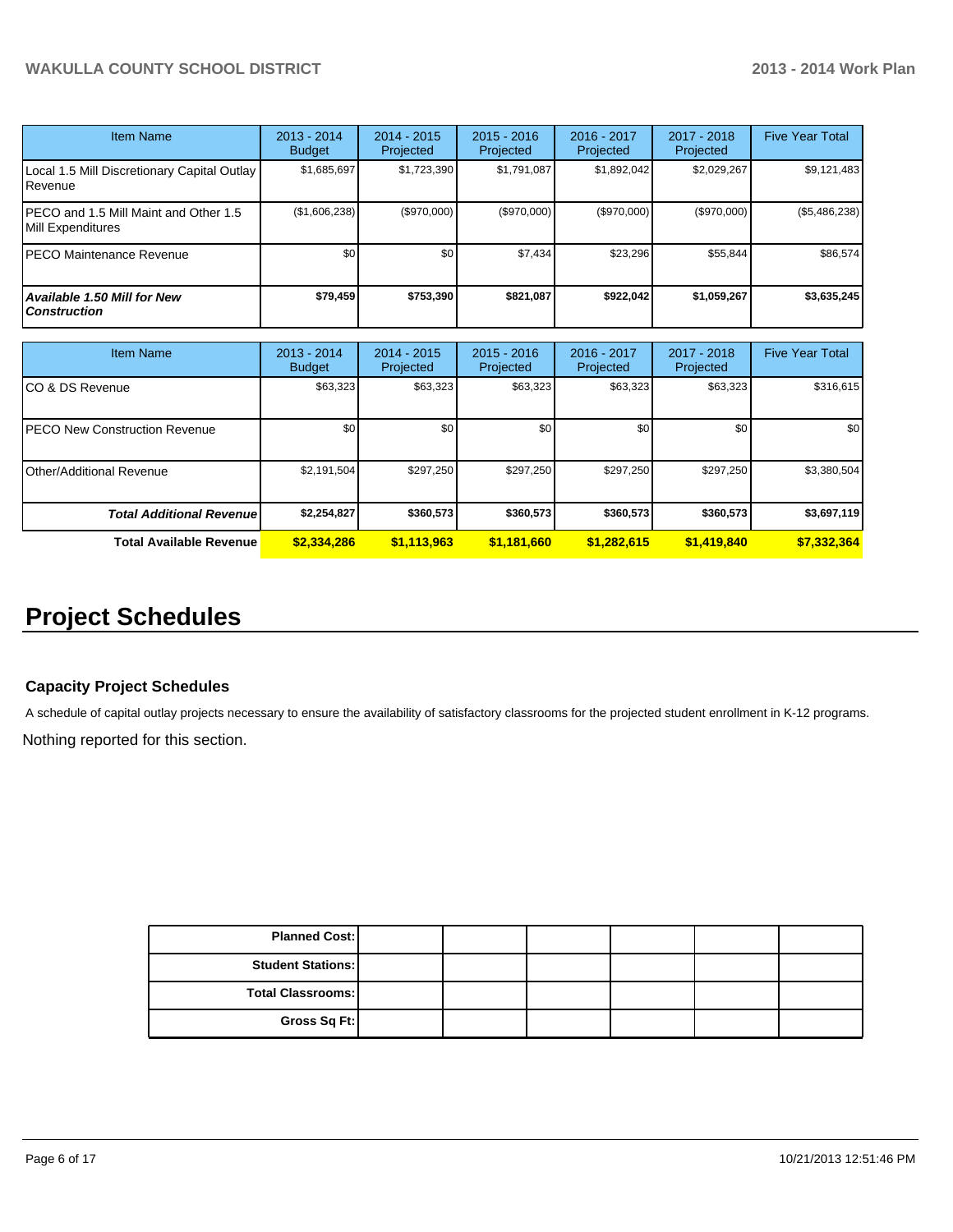# **Other Project Schedules**

Major renovations, remodeling, and additions of capital outlay projects that do not add capacity to schools.

| <b>Project Description</b>                                                           | Location                                                                              | $2013 - 2014$<br><b>Actual Budget</b> | 2014 - 2015<br>Projected | $2015 - 2016$<br>Projected | 2016 - 2017<br>Projected | 2017 - 2018<br>Projected | <b>Total</b>    | Funded               |
|--------------------------------------------------------------------------------------|---------------------------------------------------------------------------------------|---------------------------------------|--------------------------|----------------------------|--------------------------|--------------------------|-----------------|----------------------|
| District wide repair &<br>renovation ,remodeling                                     | Location not specified                                                                | \$1,200,889                           | \$0                      | \$0                        | \$0                      | \$0                      | \$1,200,889 Yes |                      |
| New Construction: Adding 2<br>units , Parts 300sf, work bay<br>1400sf                | <b>BUS GARAGE</b>                                                                     | \$0                                   | \$0                      | \$0                        | \$0                      | \$401,566                | \$401,566 Yes   |                      |
| Resurface Parking Area,<br>Develop Physical Educational<br>Fields                    | <b>RIVERSPRINGS MIDDLE</b>                                                            | \$0                                   | \$0                      | \$0                        | \$832,615                | \$0                      | \$832,615 Yes   |                      |
| Redesign, Repave and correct<br>drainage,                                            | <b>WAKULLA SENIOR HIGH</b>                                                            | \$0                                   | \$0                      | \$1,131,660                | \$0                      | \$0                      | \$1,131,660 Yes |                      |
| Bus garage Paving & Drainage<br>Project                                              | <b>BUS GARAGE</b>                                                                     | \$0                                   | \$0                      | \$0                        | \$0                      | \$446,192                | \$446,192 Yes   |                      |
| Assess HVAC system                                                                   | <b>WAKULLA SENIOR HIGH</b>                                                            | \$30,000                              | \$0                      | \$0                        | \$0                      | \$0                      | \$30,000 Yes    |                      |
| Lift station and Sanitary Sewer<br>Upgrades                                          | <b>WAKULLA MIDDLE</b>                                                                 | \$0                                   | \$0                      | \$0                        | \$0                      | \$250,000                | \$250,000 Yes   |                      |
| Charter School Capital Outlay                                                        | Location not specified                                                                | \$50,000                              | \$50,000                 | \$50,000                   | \$50,000                 | \$50,000                 | \$250,000 Yes   |                      |
| Partial Renovation of Building 1<br>at Historic Sopchoppy School                     | <b>DROPOUT PREVENTION</b>                                                             | \$0                                   | \$0                      | \$0                        | \$0                      | \$0                      |                 | \$0 <sup>l</sup> Yes |
| <b>HVAC Renovation</b>                                                               | <b>WAKULLA SENIOR HIGH</b>                                                            | \$0                                   | \$1,063,963              | \$0                        | \$0                      | \$0                      | \$1,063,963 Yes |                      |
| Renovation Doors, Locks,<br>hardware, Locker<br>replacement, technology<br>upgrades. | <b>WAKULLA MIDDLE</b>                                                                 | \$400,000                             | \$0                      | \$0                        | \$0                      | \$0                      | \$400,000 Yes   |                      |
| <b>Guidance Office Renovation</b>                                                    | <b>WAKULLA SENIOR HIGH</b>                                                            | \$154,598                             | \$0                      | \$0                        | \$0                      | \$0                      | \$154,598 Yes   |                      |
| Replacement of gym floor and<br>beachers                                             | WAKULLA SENIOR HIGH                                                                   | \$0                                   | \$0                      | \$0                        | \$100,000                | \$0                      | \$100,000 Yes   |                      |
| Re-surface High school track                                                         | <b>WAKULLA SENIOR HIGH</b>                                                            | \$0                                   | \$0                      | \$0                        | \$50,000                 | \$0                      | \$50,000 Yes    |                      |
| Re-work football field and<br>provide drainage                                       | <b>WAKULLA SENIOR HIGH</b>                                                            | \$0                                   | \$0                      | \$0                        | \$250,000                | \$0                      | \$250,000 Yes   |                      |
| Renovation of gym, re-roof                                                           | <b>WAKULLA</b><br><b>ADMINISTRATION &amp;</b><br><b>COMMUNITY</b><br><b>EDUCATION</b> | \$0                                   | \$0                      | \$0                        | \$0                      | \$272,082                | \$272,082 Yes   |                      |
| <b>Historical Grant</b>                                                              | DROPOUT PREVENTION                                                                    | \$100,000                             | \$0                      | \$0                        | \$0                      | \$0                      | \$100,000 Yes   |                      |
| <b>Technology Equipment</b><br>Upgrade                                               | Location not specified                                                                | \$15,000                              | \$0                      | \$0                        | \$0                      | \$0                      | \$15,000 Yes    |                      |
| Media Center<br><b>Telecommunication Expansion</b>                                   | <b>WAKULLA SENIOR HIGH</b>                                                            | \$107,000                             | \$0                      | \$0                        | \$0                      | \$0                      | \$107,000 Yes   |                      |
| <b>HVAC Renovation</b>                                                               | <b>WAKULLA MIDDLE</b>                                                                 | \$276,799                             | \$0                      | \$0                        | \$0                      | \$0                      | \$276,799 Yes   |                      |
|                                                                                      |                                                                                       | \$2,334,286                           | \$1,113,963              | \$1,181,660                | \$1,282,615              | \$1,419,840              | \$7,332,364     |                      |

## **Additional Project Schedules**

Any projects that are not identified in the last approved educational plant survey.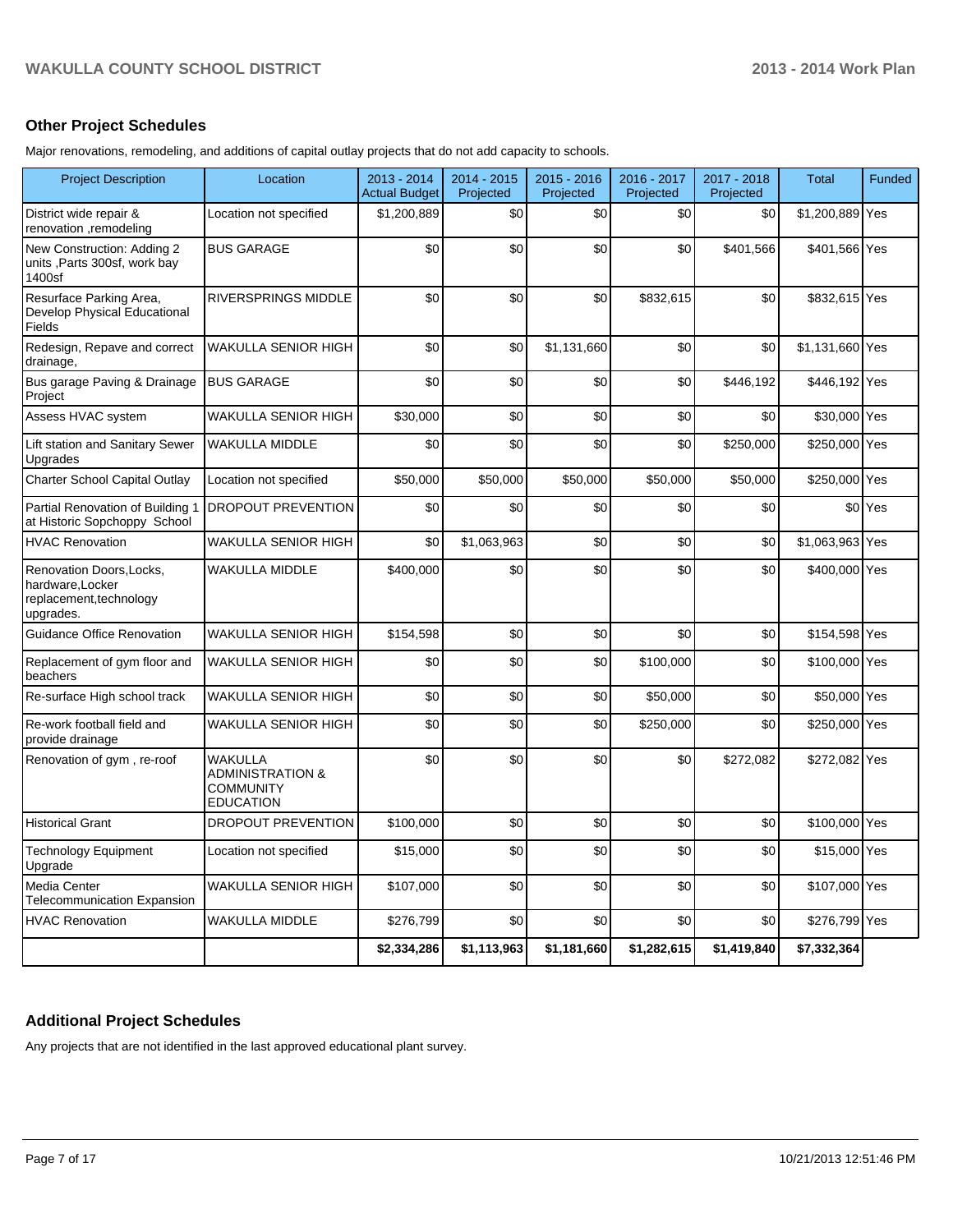Nothing reported for this section.

### **Non Funded Growth Management Project Schedules**

Schedule indicating which projects, due to planned development, that CANNOT be funded from current revenues projected over the next five years.

Nothing reported for this section.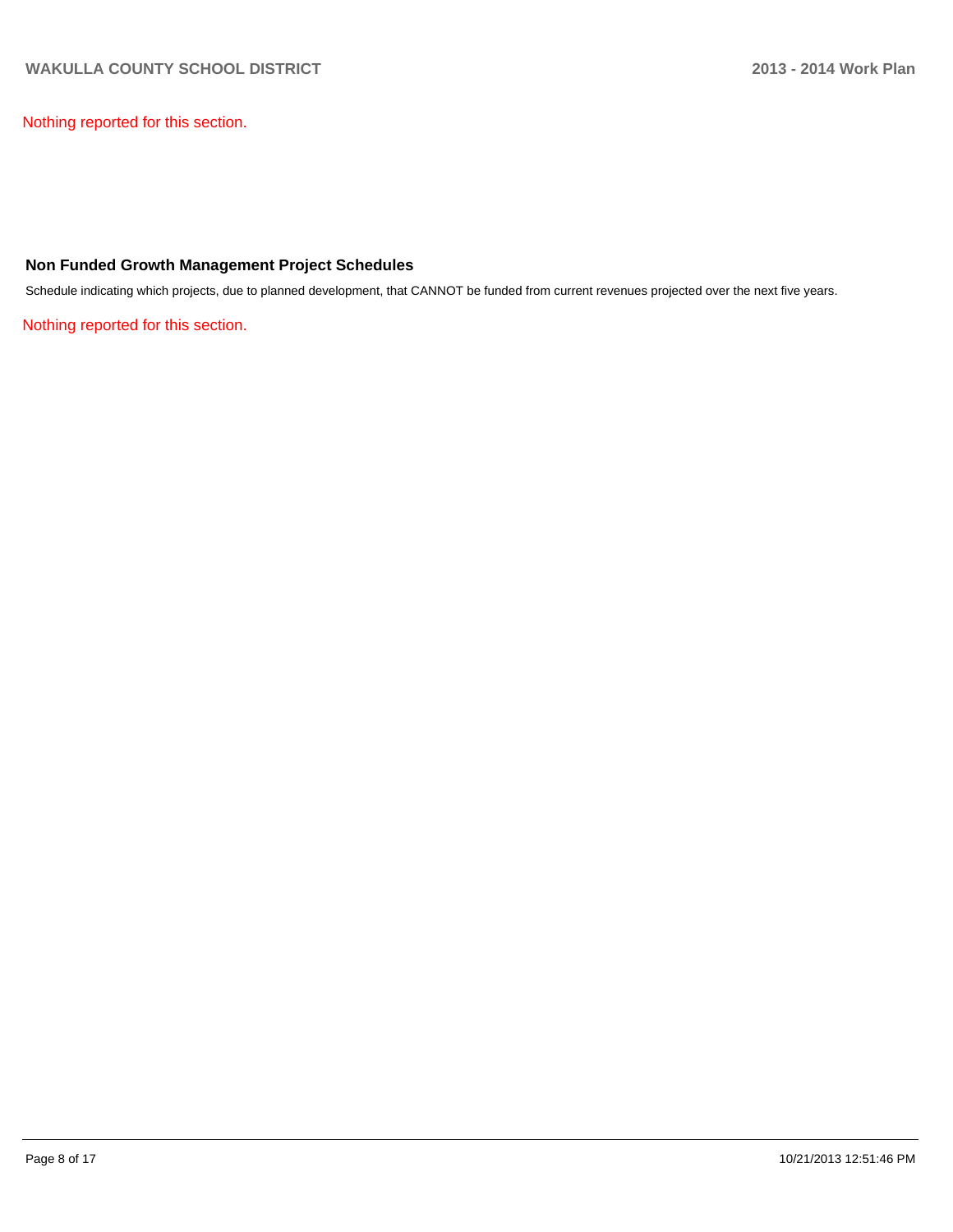# **Tracking**

# **Capacity Tracking**

| Location                                                         | $2013 -$<br>2014 Satis<br>Stu. Sta. | Actual<br>$2013 -$<br><b>2014 FISH</b><br>Capacity | Actual<br>$2012 -$<br>2013<br><b>COFTE</b> | # Class<br><b>Rooms</b> | Actual<br>Average<br>$2013 -$<br>2014 Class<br><b>Size</b> | Actual<br>$2013 -$<br>2014<br><b>Utilization</b> | <b>New</b><br>Stu.<br>Capacity | <b>New</b><br>Rooms to<br>be<br>Added/Re<br>moved | Projected<br>$2017 -$<br>2018<br><b>COFTE</b> | Projected<br>$2017 -$<br>2018<br>Utilization | Projected<br>$2017 -$<br>2018 Class<br><b>Size</b> |
|------------------------------------------------------------------|-------------------------------------|----------------------------------------------------|--------------------------------------------|-------------------------|------------------------------------------------------------|--------------------------------------------------|--------------------------------|---------------------------------------------------|-----------------------------------------------|----------------------------------------------|----------------------------------------------------|
| <b>DROPOUT PREVENTION</b>                                        | 63                                  | 63                                                 | 88                                         | 7                       | 13 <sup>l</sup>                                            | 140.00%                                          | $\Omega$                       | 0                                                 | 70                                            | 111.00 %                                     | 10                                                 |
| lwakulla<br>IADMINISTRATION &<br>ICOMMUNITY<br><b>IEDUCATION</b> | 85                                  | 127                                                | 242                                        | 17                      | 14                                                         | 190.00%                                          | $\Omega$                       | C                                                 | 240                                           | 189.00%                                      | 14                                                 |
| lwakulla SENIOR HIGH                                             | 1,555                               | 1,477                                              | 1,203                                      | 64                      | 19                                                         | 81.00 %                                          | $\Omega$                       | $\Omega$                                          | 1,137                                         | 77.00 %                                      | 18                                                 |
| lwakulla middle                                                  | 876                                 | 788                                                | 592                                        | 38                      | 16                                                         | 75.00 %                                          | $\Omega$                       | $\Omega$                                          | 534                                           | 68.00 %                                      | 14                                                 |
| <b>SHADEVILLE</b><br><b>IELEMENTARY</b>                          | 745                                 | 745                                                | 615                                        | 40                      | 15                                                         | 82.00 %                                          | $\Omega$                       | C                                                 | 615                                           | 83.00 %                                      | 15                                                 |
| IMEDART ELEMENTARY                                               | 669                                 | 669                                                | 505                                        | 36                      | 14                                                         | 75.00 %                                          | $\Omega$                       | C                                                 | 510                                           | 76.00 %                                      | 14                                                 |
| IRIVERSPRINGS MIDDLE                                             | 682                                 | 613                                                | 556                                        | 30                      | 19                                                         | 91.00 %                                          | $\Omega$                       | $\Omega$                                          | 533                                           | 87.00 %                                      | 18                                                 |
| <b>ICRAWFORDVILLE</b><br><b>ELEMENTARY SCHOOL</b>                | 699                                 | 699                                                | 563                                        | 39                      | 14                                                         | 81.00 %                                          | $\Omega$                       | C                                                 | 553                                           | 79.00 %                                      | 14                                                 |
| <b>IRIVERSINK</b><br>IELEMENTARY SCHOOL                          | 655                                 | 655                                                | 456                                        | 35                      | 13                                                         | 70.00 %                                          | $\Omega$                       | 0                                                 | 490                                           | 75.00 %                                      | 14                                                 |
|                                                                  | 6,029                               | 5,836                                              | 4,817                                      | 306                     | 16 <sup>1</sup>                                            | 82.55 %                                          | 0                              | 0                                                 | 4,682                                         | 80.23 %                                      | 15                                                 |

The COFTE Projected Total (4,682) for 2017 - 2018 must match the Official Forecasted COFTE Total (4,683 ) for 2017 - 2018 before this section can be completed. In the event that the COFTE Projected Total does not match the Official forecasted COFTE, then the Balanced Projected COFTE Table should be used to balance COFTE.

| Projected COFTE for 2017 - 2018 |       | <b>Grade Level Type</b> | <b>Balanced Projected</b><br>COFTE for 2017 - 2018 |
|---------------------------------|-------|-------------------------|----------------------------------------------------|
| Elementary (PK-3)               | 1,731 |                         |                                                    |
| $Middle (4-8)$                  | 1,744 |                         |                                                    |
|                                 |       | Elementary (PK-3)       |                                                    |
| High (9-12)                     | 1,207 |                         |                                                    |
|                                 |       | Middle (4-8)            |                                                    |
|                                 | 4,683 | High (9-12)             |                                                    |
|                                 |       |                         |                                                    |
|                                 |       |                         | 4,682                                              |

#### **Relocatable Replacement**

Number of relocatable classrooms clearly identified and scheduled for replacement in the school board adopted financially feasible 5-year district work program.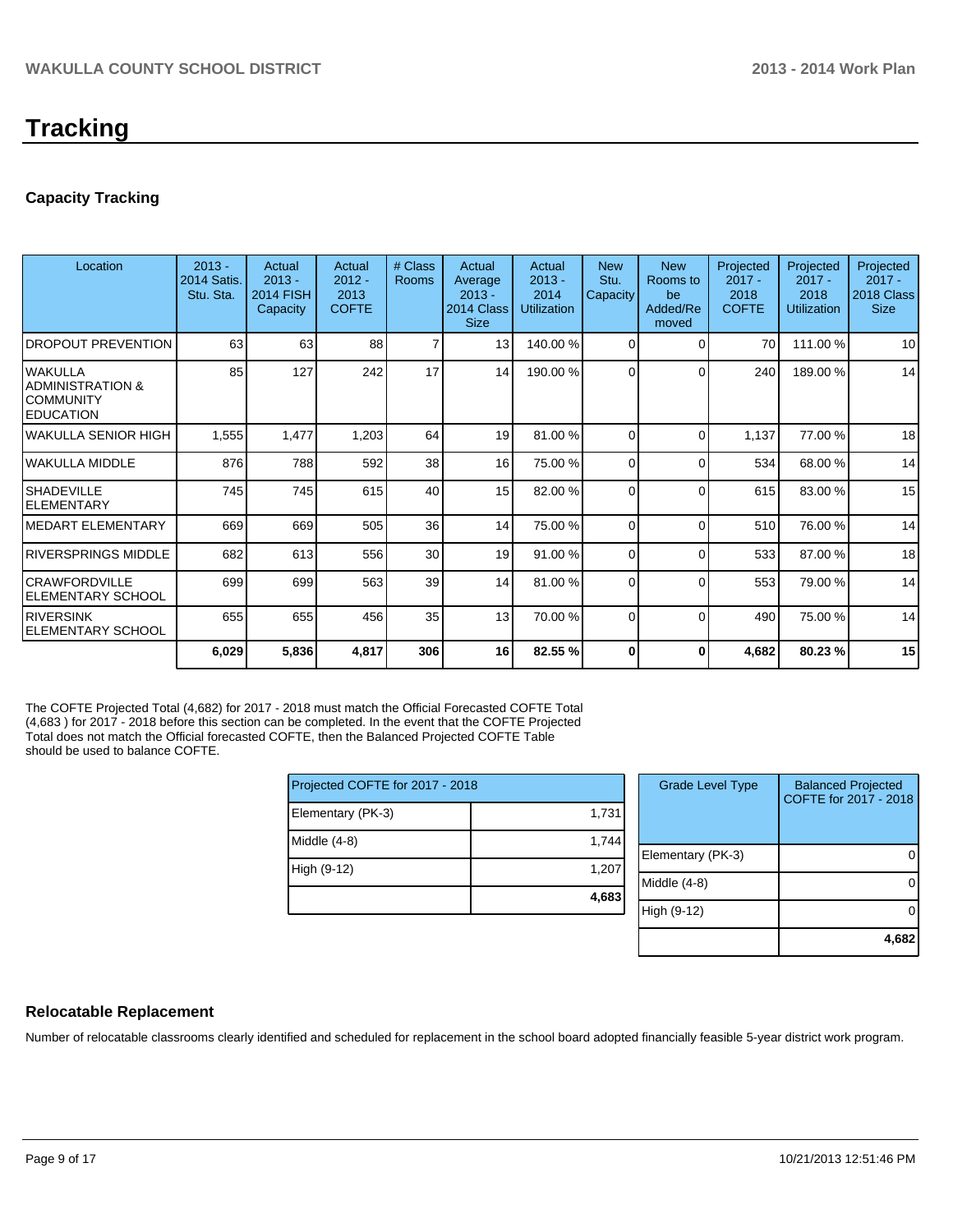| _ocation                          | 2014<br>2013 | $-2015$<br>$2014 -$ | $2015 - 2016$ | 2016 - 2017 | 2018<br>2017 | Year 5 Total |
|-----------------------------------|--------------|---------------------|---------------|-------------|--------------|--------------|
| Total Relocatable Replacements: I |              |                     |               |             |              | 0            |

# **Charter Schools Tracking**

Information regarding the use of charter schools.

| Location-Type   | # Relocatable<br>units or<br>permanent<br>classrooms | Owner          | Year Started or I<br>Scheduled | Student<br><b>Stations</b> | <b>Students</b><br>Enrolled | Years in<br>Contract | <b>Total Charter</b><br><b>Students</b><br>projected for<br>2017 - 2018 |
|-----------------|------------------------------------------------------|----------------|--------------------------------|----------------------------|-----------------------------|----------------------|-------------------------------------------------------------------------|
| ISt.Marks COAST |                                                      | 10 COMBINATION | 1999                           | 192 <sub>l</sub>           | 143 <sup>l</sup>            | ບ                    | 150                                                                     |
|                 | 10 <sup>1</sup>                                      |                |                                | 192 l                      | 143 l                       |                      | 150                                                                     |

## **Special Purpose Classrooms Tracking**

The number of classrooms that will be used for certain special purposes in the current year, by facility and type of classroom, that the district will, 1), not use for educational purposes, and 2), the co-teaching classrooms that are not open plan classrooms and will be used for educational purposes.

| School                                      | <b>School Type</b> | # of Elementary<br>K-3 Classrooms | # of Middle 4-8<br><b>Classrooms</b> | # of High $9-12$<br>Classrooms | # of $ESE$<br>Classrooms | # of Combo<br><b>Classrooms</b> | Total<br><b>Classrooms</b> |
|---------------------------------------------|--------------------|-----------------------------------|--------------------------------------|--------------------------------|--------------------------|---------------------------------|----------------------------|
| <b>IWAKULLA MIDDLE</b>                      | Educational        |                                   |                                      |                                |                          |                                 |                            |
| <b>SHADEVILLE ELEMENTARY</b>                | Educational        |                                   |                                      |                                |                          |                                 |                            |
| <b>IMEDART ELEMENTARY</b>                   | Educational        |                                   |                                      |                                |                          |                                 |                            |
| <b>IRIVERSPRINGS MIDDLE</b>                 | Educational        |                                   |                                      |                                |                          |                                 |                            |
| <b>ICRAWFORDVILLE ELEMENTARY</b><br>ISCHOOL | Educational        |                                   |                                      |                                |                          |                                 | 3                          |
| <b>IRIVERSINK ELEMENTARY</b><br>ISCHOOL     | Educational        |                                   |                                      |                                |                          |                                 | 6                          |
| <b>Total Educational Classrooms:</b>        |                    | 14                                |                                      |                                |                          |                                 | 18 <sup>l</sup>            |

| School                                     | <b>School Type</b>                   | # of Elementary<br>K-3 Classrooms | # of Middle 4-8<br><b>Classrooms</b> | # of High 9-12<br><b>Classrooms</b> | # of $ESE$<br><b>Classrooms</b> | # of Combo<br><b>Classrooms</b> | Total<br><b>Classrooms</b> |
|--------------------------------------------|--------------------------------------|-----------------------------------|--------------------------------------|-------------------------------------|---------------------------------|---------------------------------|----------------------------|
| IWAKULLA SENIOR HIGH                       | Co-Teaching                          |                                   |                                      |                                     |                                 |                                 |                            |
| lwakulla middle                            | Co-Teaching                          |                                   |                                      |                                     |                                 |                                 | 41                         |
| ISHADEVILLE ELEMENTARY                     | Co-Teaching                          |                                   |                                      |                                     |                                 |                                 | 41                         |
| IMEDART ELEMENTARY                         | Co-Teaching                          |                                   |                                      |                                     |                                 |                                 | 41                         |
| IRIVERSPRINGS MIDDLE                       | Co-Teaching                          |                                   |                                      |                                     |                                 |                                 | 41                         |
| <b>CRAWFORDVILLE ELEMENTARY</b><br>ISCHOOL | Co-Teaching                          |                                   |                                      |                                     |                                 |                                 | $\overline{4}$             |
| IRIVERSINK ELEMENTARY<br>ISCHOOL           | Co-Teaching                          |                                   |                                      |                                     |                                 |                                 | 4                          |
|                                            | <b>Total Co-Teaching Classrooms:</b> | 12                                | 12                                   |                                     |                                 |                                 | 25 <sub>1</sub>            |

### **Infrastructure Tracking**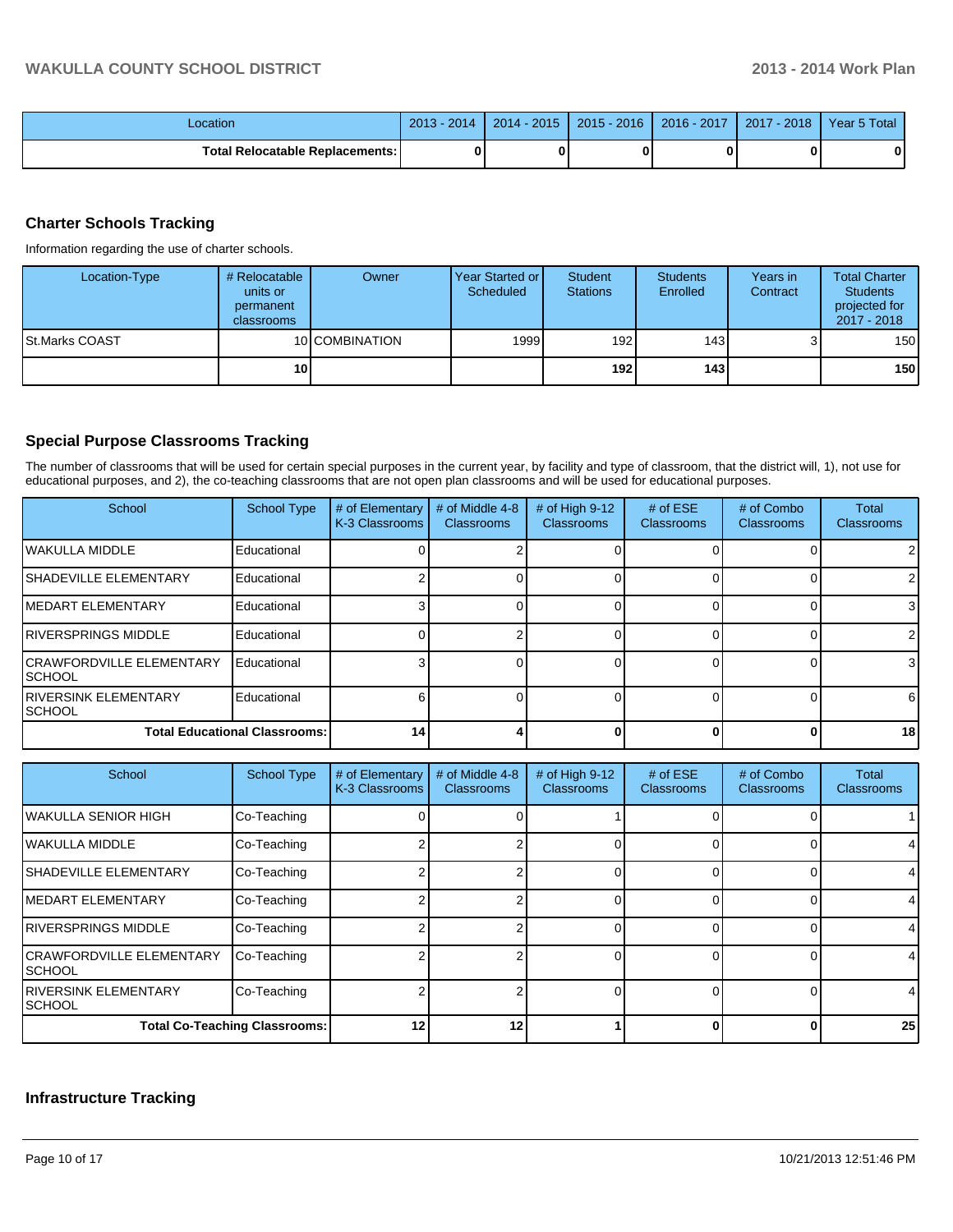**Necessary offsite infrastructure requirements resulting from expansions or new schools. This section should include infrastructure information related to capacity project schedules and other project schedules (Section 4).**

```
none
```
**Proposed location of planned facilities, whether those locations are consistent with the comprehensive plans of all affected local governments, and recommendations for infrastructure and other improvements to land adjacent to existing facilities. Provisions of 1013.33(12), (13) and (14) and 1013.36 must be addressed for new facilities planned within the 1st three years of the plan (Section 5).**

none

**Consistent with Comp Plan?** Yes

#### **Net New Classrooms**

The number of classrooms, by grade level and type of construction, that were added during the last fiscal year.

| List the net new classrooms added in the 2012 - 2013 fiscal year.                                                                                       |                                                                        |                            |                                | List the net new classrooms to be added in the 2013 - 2014 fiscal<br>year. |                              |                        |  |   |
|---------------------------------------------------------------------------------------------------------------------------------------------------------|------------------------------------------------------------------------|----------------------------|--------------------------------|----------------------------------------------------------------------------|------------------------------|------------------------|--|---|
| "Classrooms" is defined as capacity carrying classrooms that are added to increase<br>capacity to enable the district to meet the Class Size Amendment. | Totals for fiscal year 2013 - 2014 should match totals in Section 15A. |                            |                                |                                                                            |                              |                        |  |   |
| Location                                                                                                                                                | $2012 - 2013 \#$<br>Permanent                                          | $2012 - 2013$ #<br>Modular | $2012 - 2013$ #<br>Relocatable | $2012 - 2013$<br>Total                                                     | $2013 - 2014$ #<br>Permanent | $2013 - 2014$<br>Total |  |   |
| Elementary (PK-3)                                                                                                                                       |                                                                        |                            |                                |                                                                            |                              |                        |  |   |
| $Middle (4-8)$                                                                                                                                          |                                                                        |                            |                                |                                                                            |                              |                        |  |   |
| High (9-12)                                                                                                                                             |                                                                        |                            |                                |                                                                            |                              |                        |  |   |
|                                                                                                                                                         |                                                                        |                            |                                |                                                                            |                              |                        |  | 0 |

#### **Relocatable Student Stations**

Number of students that will be educated in relocatable units, by school, in the current year, and the projected number of students for each of the years in the workplan.

| <b>Site</b>                                                         | $2013 - 2014$ | $2014 - 2015$ | $2015 - 2016$ | 2016 - 2017 | $2017 - 2018$ | 5 Year Average |
|---------------------------------------------------------------------|---------------|---------------|---------------|-------------|---------------|----------------|
| <b>RIVERSINK ELEMENTARY SCHOOL</b>                                  |               |               |               |             |               | 0              |
| <b>ICRAWFORDVILLE ELEMENTARY SCHOOL</b>                             |               |               |               |             |               | $\overline{0}$ |
| <b>IDROPOUT PREVENTION</b>                                          | 20            | 20            | 20            | 20          | 20            | 20             |
| <b>IWAKULLA ADMINISTRATION &amp; COMMUNITY</b><br><b>IEDUCATION</b> |               |               |               |             |               | $\overline{0}$ |
| IWAKULLA SENIOR HIGH                                                |               |               |               |             |               | $\Omega$       |
| <b>IRIVERSPRINGS MIDDLE</b>                                         |               |               |               |             |               | $\Omega$       |
| <b>I</b> WAKULLA MIDDLE                                             |               |               |               |             |               | $\Omega$       |
| <b>ISHADEVILLE ELEMENTARY</b>                                       |               |               |               |             |               | $\Omega$       |
| <b>IMEDART ELEMENTARY</b>                                           |               |               |               |             |               | $\overline{0}$ |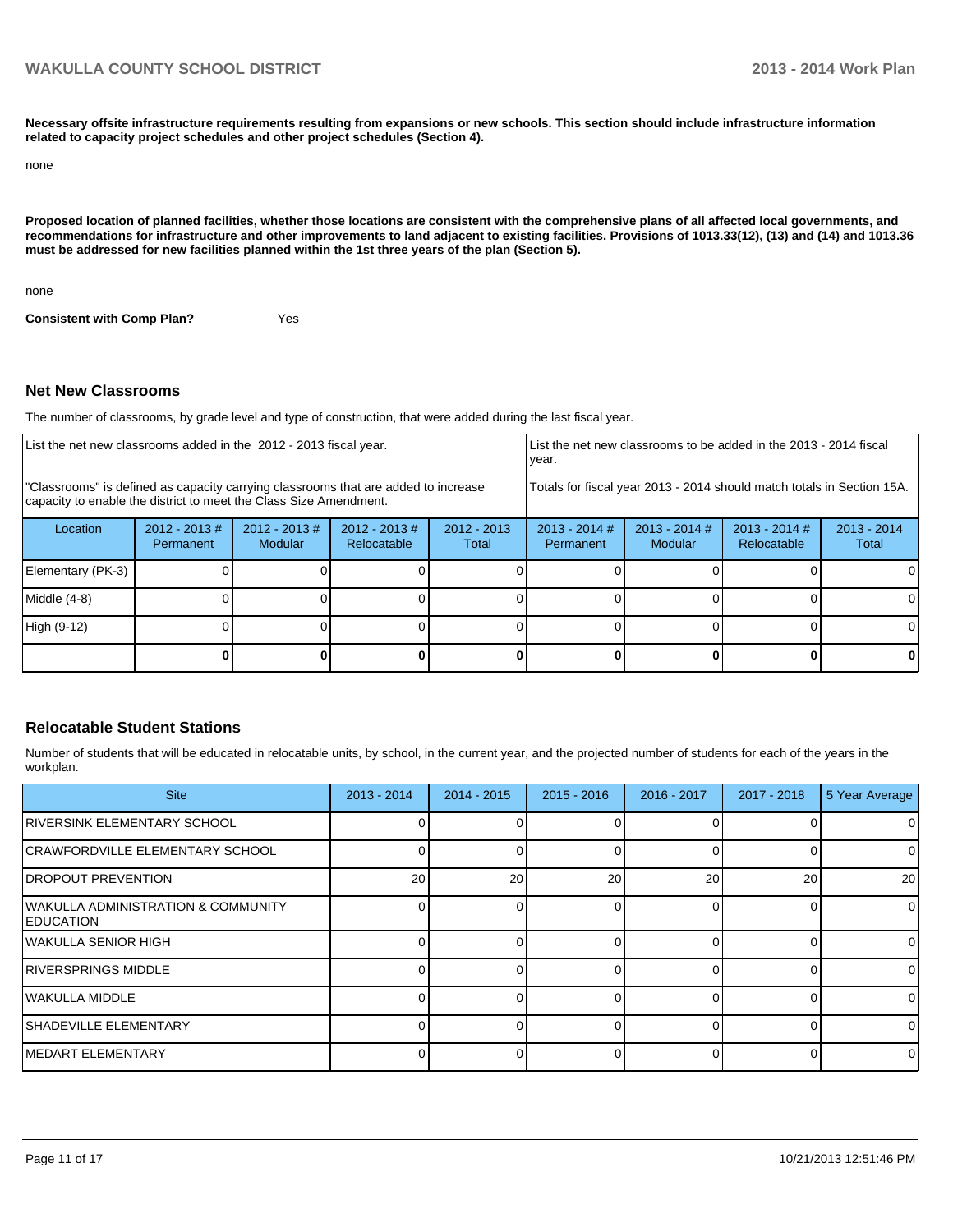# **WAKULLA COUNTY SCHOOL DISTRICT 2013 - 2014 Work Plan**

| <b>Totals for WAKULLA COUNTY SCHOOL DISTRICT</b>  |       |       |                 |                 |           |       |
|---------------------------------------------------|-------|-------|-----------------|-----------------|-----------|-------|
| Total students in relocatables by year.           | 20    | 20 l  | 20 <sub>1</sub> | 20 <sup>1</sup> | <b>20</b> | 20    |
| Total number of COFTE students projected by year. | 4,762 | 4,737 | 4.690           | 4,687           | 4,683     | 4,712 |
| Percent in relocatables by year.                  | 0%    | 0%    | 0%              | 0 % I           | 0 % I     | $0\%$ |

### **Leased Facilities Tracking**

Exising leased facilities and plans for the acquisition of leased facilities, including the number of classrooms and student stations, as reported in the educational plant survey, that are planned in that location at the end of the five year workplan.

| Location                                                          | # of Leased<br>Classrooms 2013 -<br>2014 | <b>FISH Student</b><br><b>Stations</b> | Owner | # of Leased<br>Classrooms 2017 -<br>2018 | <b>FISH Student</b><br><b>Stations</b> |
|-------------------------------------------------------------------|------------------------------------------|----------------------------------------|-------|------------------------------------------|----------------------------------------|
| <b>DROPOUT PREVENTION</b>                                         |                                          |                                        |       |                                          | 0                                      |
| <b>WAKULLA ADMINISTRATION &amp; COMMUNITY</b><br><b>EDUCATION</b> |                                          |                                        |       |                                          | 01                                     |
| WAKULLA SENIOR HIGH                                               |                                          |                                        |       |                                          | 01                                     |
| WAKULLA MIDDLE                                                    |                                          |                                        |       |                                          | $\Omega$                               |
| SHADEVILLE ELEMENTARY                                             |                                          |                                        |       |                                          | 01                                     |
| MEDART ELEMENTARY                                                 |                                          |                                        |       |                                          | ΩI                                     |
| <b>RIVERSPRINGS MIDDLE</b>                                        |                                          |                                        |       |                                          | ΩI                                     |
| CRAWFORDVILLE ELEMENTARY SCHOOL                                   | ∩                                        |                                        |       |                                          | $\Omega$                               |
| <b>RIVERSINK ELEMENTARY SCHOOL</b>                                | ∩                                        |                                        |       | ∩                                        | $\Omega$                               |
|                                                                   |                                          |                                        |       |                                          | 0                                      |

#### **Failed Standard Relocatable Tracking**

Relocatable units currently reported by school, from FISH, and the number of relocatable units identified as 'Failed Standards'.

Nothing reported for this section.

# **Planning**

#### **Class Size Reduction Planning**

**Plans approved by the school board that reduce the need for permanent student stations such as acceptable school capacity levels, redistricting, busing, year-round schools, charter schools, magnet schools, public-private partnerships, multitrack scheduling, grade level organization, block scheduling, or other alternatives.**

Charter School, re-zoning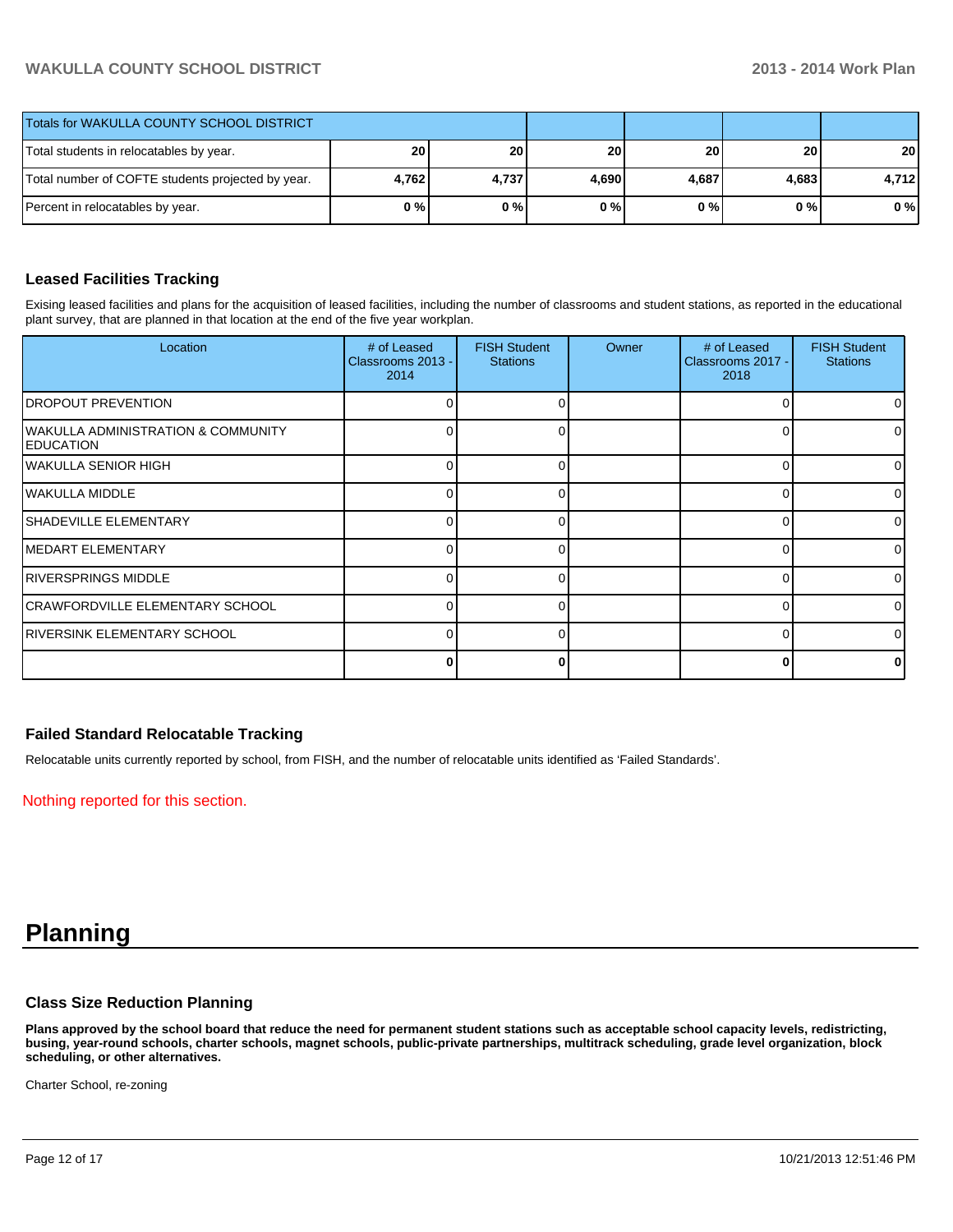# **School Closure Planning**

**Plans for the closure of any school, including plans for disposition of the facility or usage of facility space, and anticipated revenues.**

N/A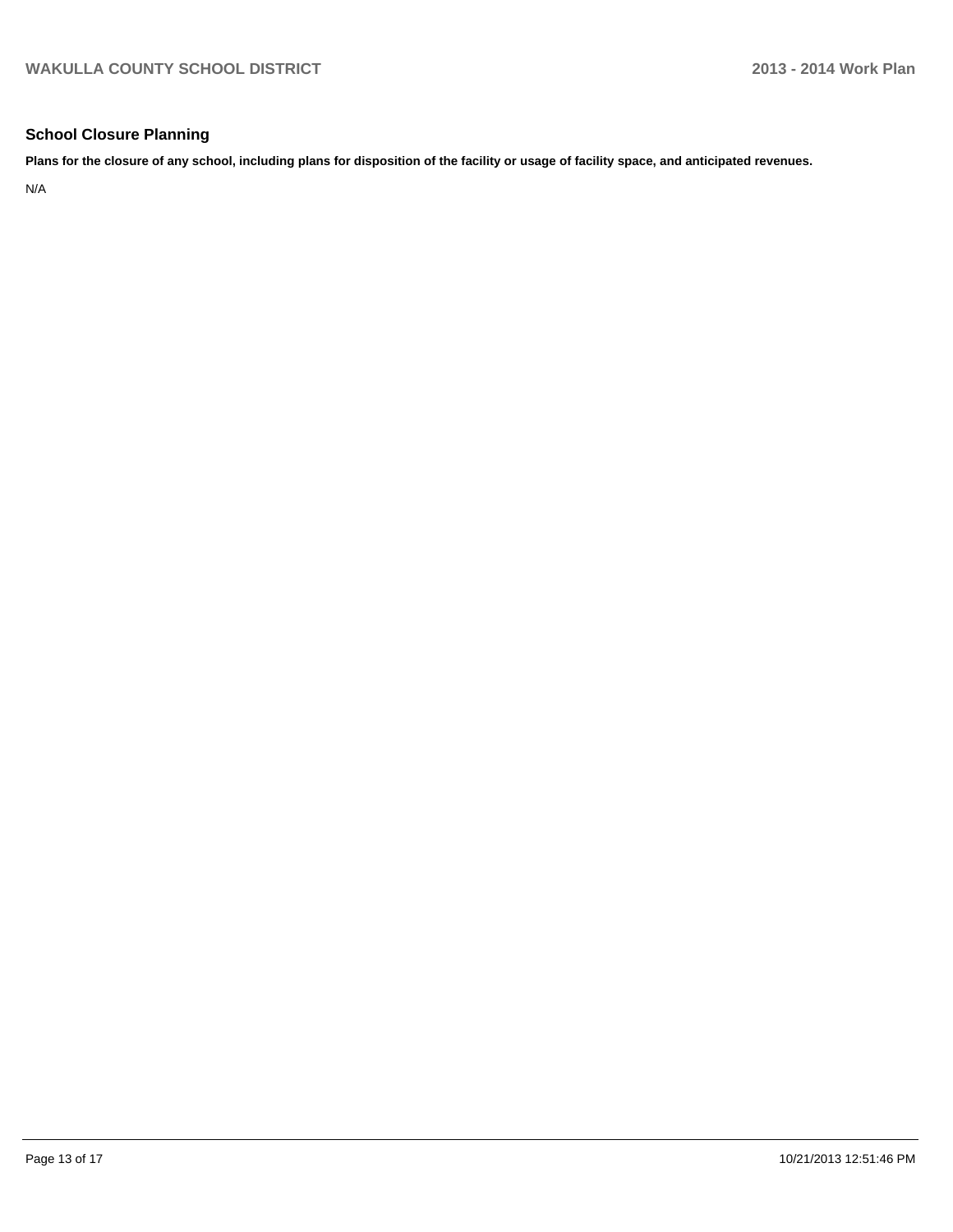Five Year Survey - Ten Year Capacity **10/21/2013** WAKULLA COUNTY SCHOOL DISTRICT

**Schedule of capital outlay projects projected to ensure the availability of satisfactory student stations for the projected student enrollment in K - 12 programs for the future 5 years beyond the 5-year district facilities work program.**

No items meet the criteria.

Five Year Survey - Ten Year Infrastructure **10/21/2013** WAKULLA COUNTY SCHOOL DISTRICT

**Proposed Location of Planned New, Remodeled, or New Additions to Facilities in 6 thru 10 out years (Section 28).**

Not Specified

**Plans for closure of any school, including plans for disposition of the facility or usage of facility space, and anticipated revenues in the 6 thru 10 out years (Section 29).**

Not Specified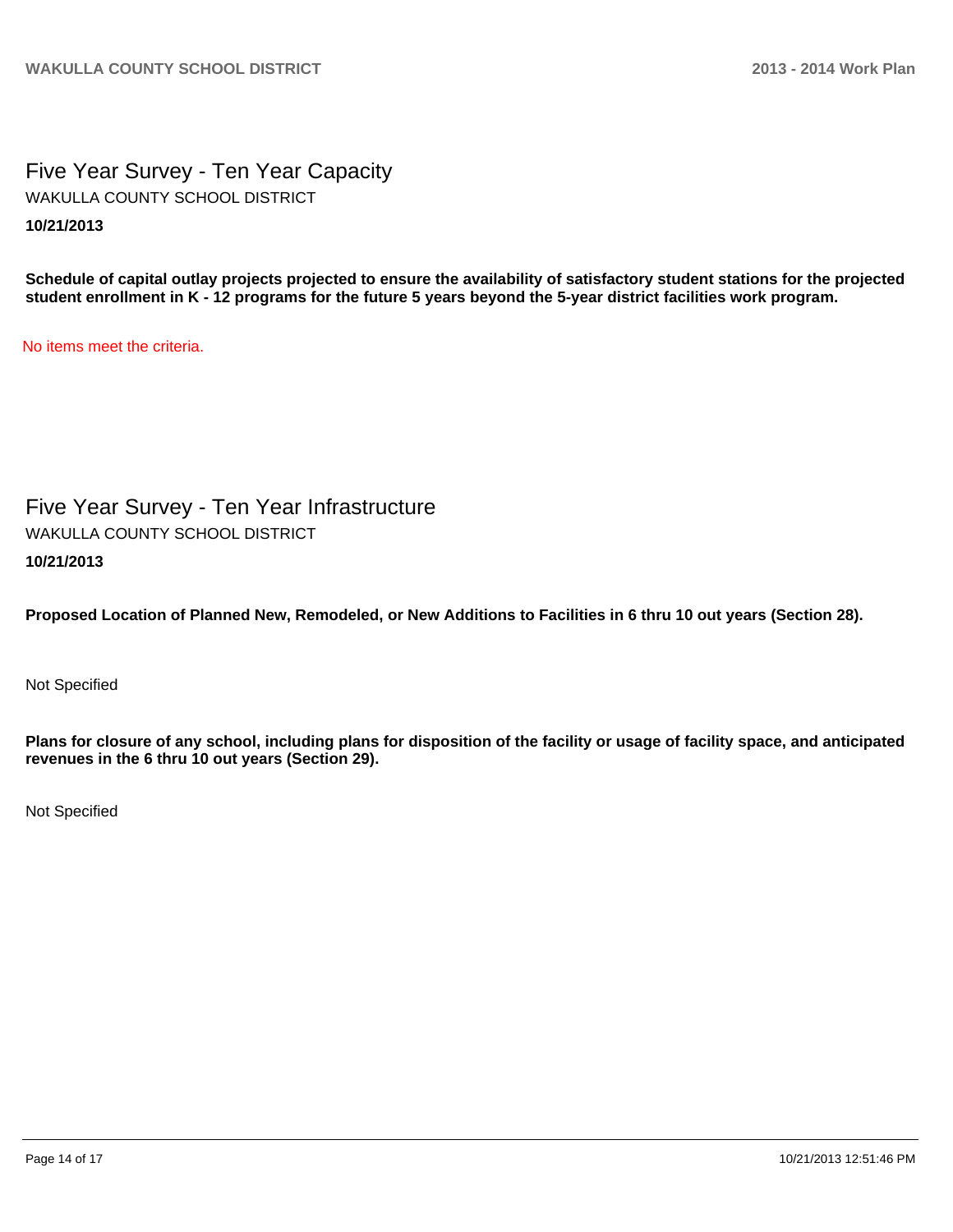# Five Year Survey - Ten Year Maintenance **10/21/2013** WAKULLA COUNTY SCHOOL DISTRICT

**District projects and locations regarding the projected need for major renovation, repair, and maintenance projects within the district in years 6 - 10 beyond the projects plans detailed in the five years covered by the work plan.**

No items match the criteria.

# Five Year Survey - Ten Year Utilization

WAKULLA COUNTY SCHOOL DISTRICT

**10/21/2013**

**Schedule of planned capital outlay projects identifying the standard grade groupings, capacities, and planned utilization rates of future educational facilities of the district for both permanent and relocatable facilities.**

| <b>Grade Level</b><br>Projections | <b>FISH Student</b><br><b>Stations</b> | <b>Actual FISH</b><br>Capacity | Actual<br><b>COFTE</b> | Actual<br><b>Utilization</b> | Actual new<br><b>Student</b><br>Capacity to be<br>added/remove | Projected<br><b>COFTE</b> | Projected<br><b>Utilization</b> |
|-----------------------------------|----------------------------------------|--------------------------------|------------------------|------------------------------|----------------------------------------------------------------|---------------------------|---------------------------------|
| Elementary -<br>District Totals   | 2,808                                  | 2,808                          | 2,319.50               | 82.60 %                      |                                                                | 2,834                     | 100.93%                         |
| Middle - District<br>Totals       | 1,558                                  | 1,401                          | 1,064.62               | 75.99 %                      |                                                                | 1,381                     | 98.57 %                         |
| High - District<br>Totals         | 1,567                                  | 1,488                          | 1,233.12               | 82.87%                       |                                                                | 1,278                     | 85.89%                          |
| Other - ESE, etc                  | 148                                    | 190                            | 408.83                 | 215.17%                      |                                                                | 297                       | 156.32 %                        |
|                                   | 6,081                                  | 5,887                          | 5,026.07               | 85.38 %                      |                                                                | 5,790                     | 98.35 %                         |

**Combination schools are included with the middle schools for student stations, capacity, COFTE and utilization purposes because these facilities all have a 90% utilization factor. Use this space to explain or define the grade groupings for combination schools.**

No comments to report.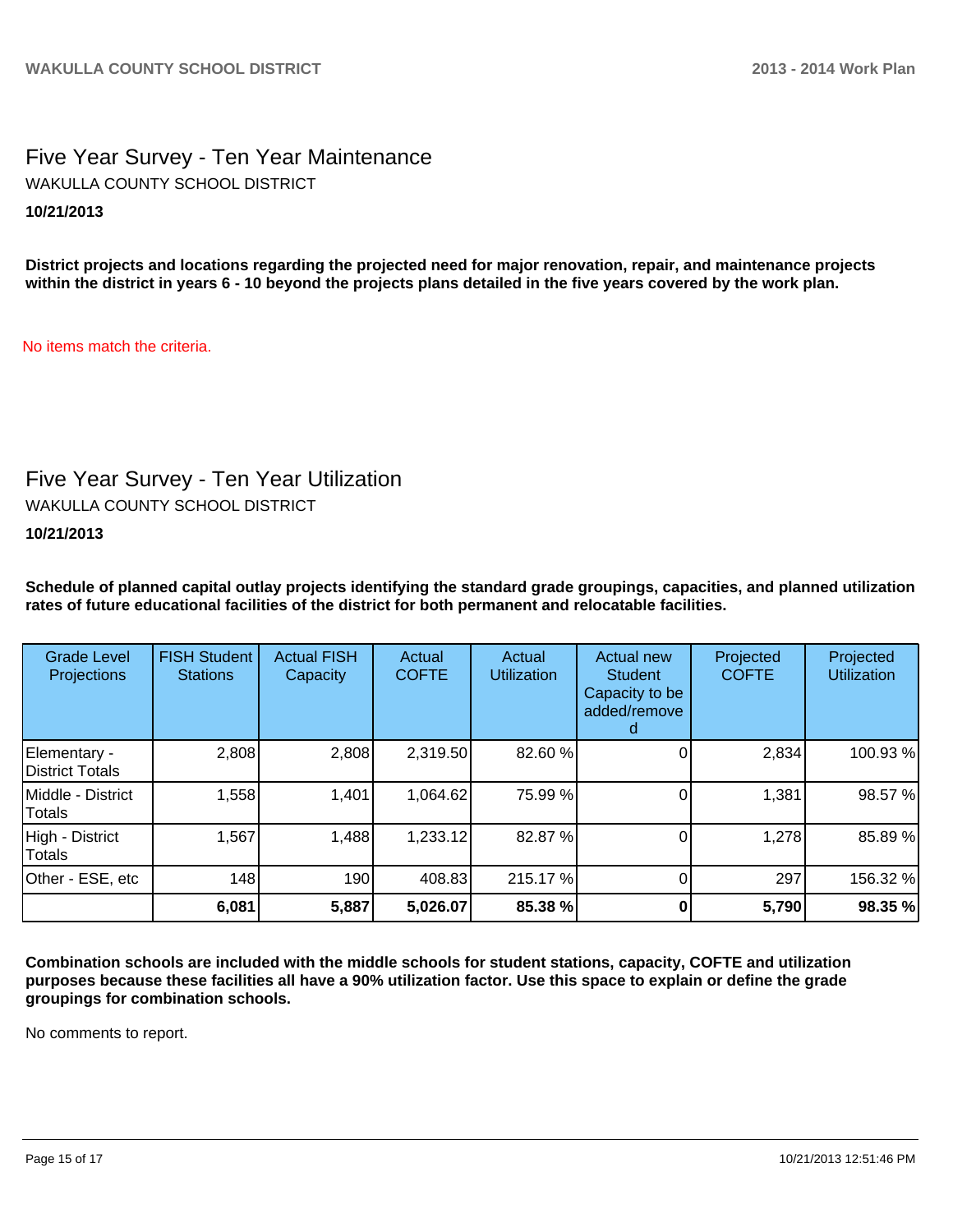# Five Year Survey - Twenty Year Capacity **10/21/2013** WAKULLA COUNTY SCHOOL DISTRICT

**Schedule of capital outlay projects projected to ensure the availability of satisfactory student stations for the projected student enrollment in K - 12 programs for the future 11 - 20 years beyond the 5-year district facilities work program.**

No items match the criteria.

# Five Year Survey - Twenty Year Infrastructure

WAKULLA COUNTY SCHOOL DISTRICT

**10/21/2013**

**Proposed Location of Planned New, Remodeled, or New Additions to Facilities in the 11 through 20 out years (Section 28).**

Not Specified

**Plans for closure of any school, including plans for disposition of the facility or usage of facility space, and anticipated revenues in the 11 through 20 out years (Section 29).**

Not Specified